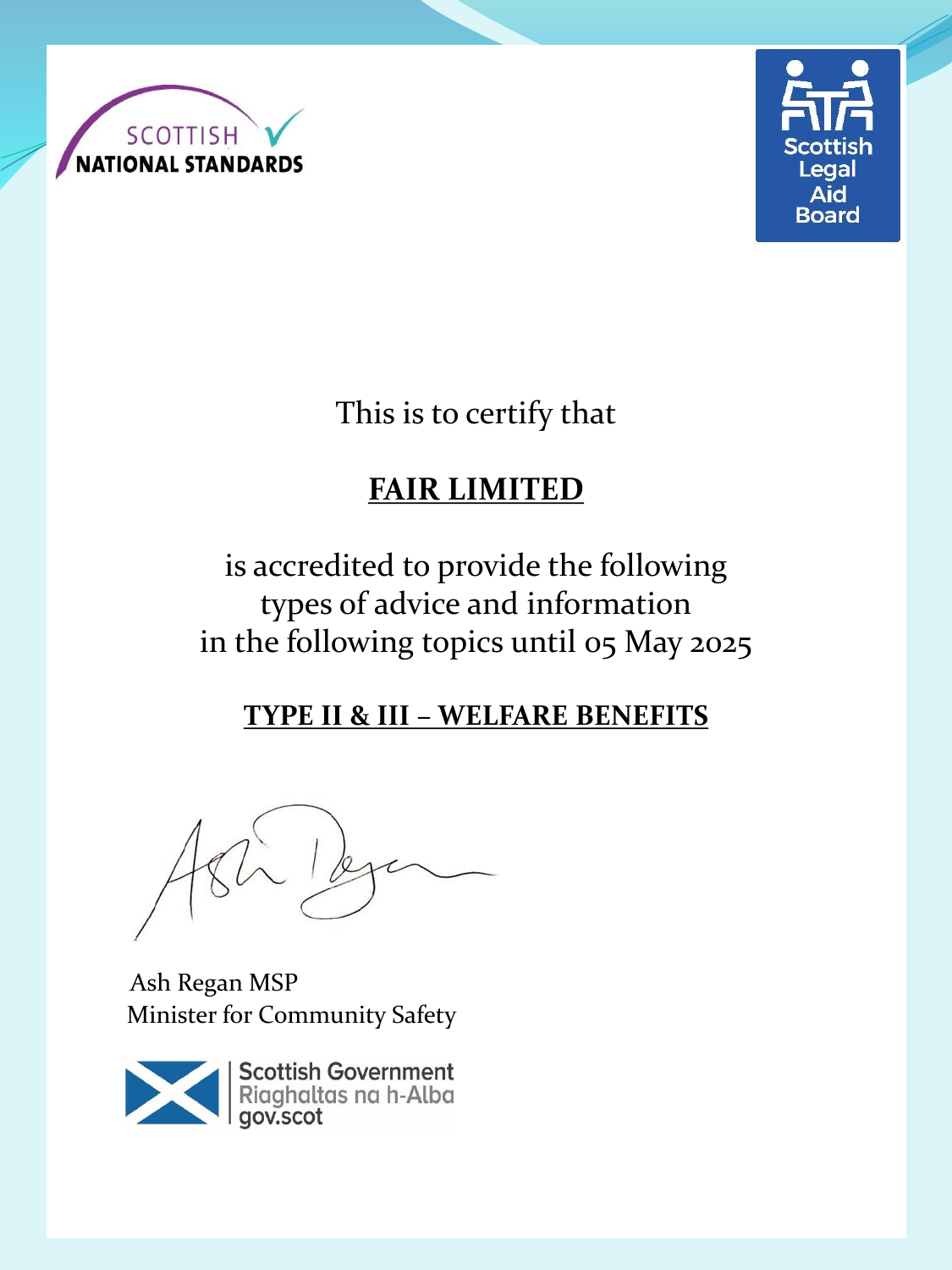### **COMPETENCY ACHIEVED**

# **3 Money and Welfare Benefits Related Advice Competences – Foundation Knowledge**

- 3.1 Administrative Structure of the Benefits and Tax Credits Systems – Type III
- 3.2 National Insurance Scheme Type II
- 3.3 Claims & Backdating Type III
- 3.4 Decision-Making, Disputes and Appeals Type III
- 3.5 Benefit & Tax Credit Overpayments Type III
- 3.6 Assessment, Initial Decision-Making & Holding Activity in Debt Cases – Type III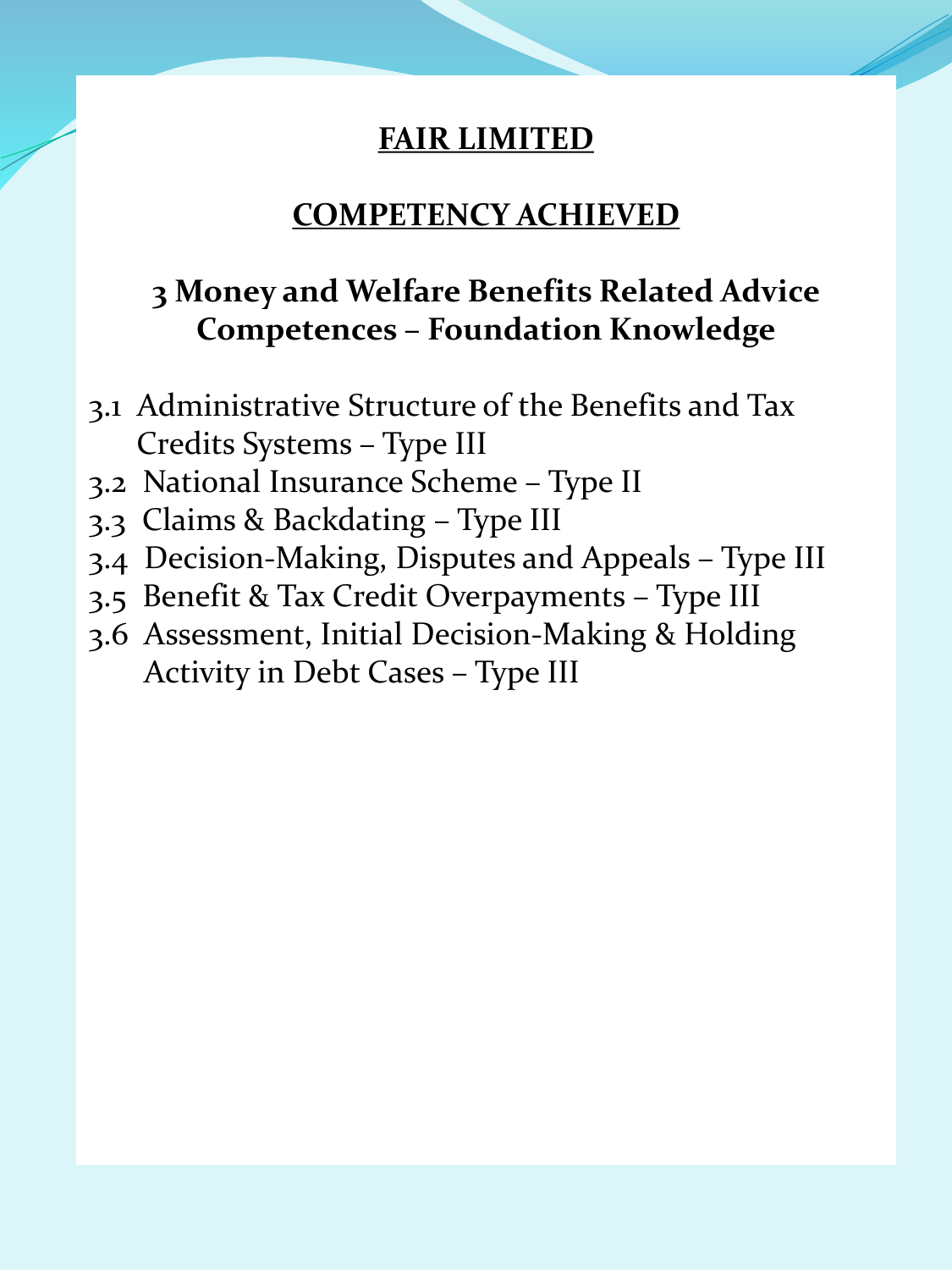# **COMPETENCY ACHIEVED**

# **4 Money and Welfare Benefits Related Advice Competences – Specialist Areas**

- 4.1 Means-Tested Benefits Type III
- 4.2 Universal Credit
	- 4.2 (a) Universal Credit– Type III 4.2 (b) Housing Element of Universal Credit, Housing Benefit and Council Tax Reduction – Type III
- 4.3 Tax Credits Type III
- 4.4 Social Fund, Scottish Welfare Fund, Best Start Grant and Funeral Support Payment – Type III
- 4.5 The Impact of Work on Benefits Type III
- 4.6 Benefits for Children Type III
- 4.7 State Pension Type I
- 4.8 Personal Independence Payment, Disability Living Allowance, Attendance Allowance & Scottish Disability Assistance – Type III
- 4.9 Benefits for People who have Limited Capability for Work – Type III
- 4.10 Benefits for Industrial Injury and Disease Type I
- 4.11 Benefits for Veterans Type I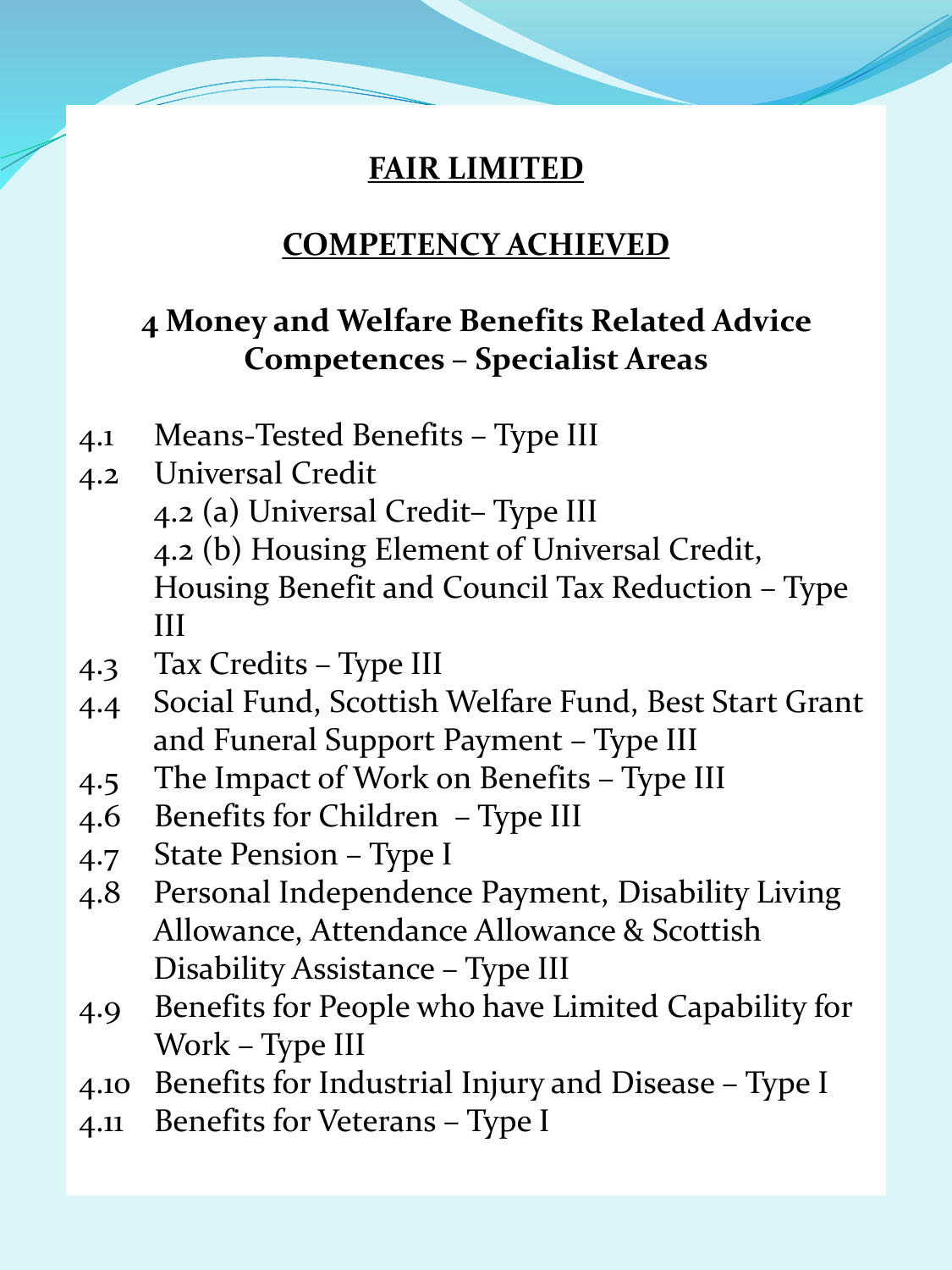### **COMPETENCY ACHIEVED**

# **4 Money and Welfare Benefits Related Advice Competences – Specialist Areas Cont.**

- 4.12 Carers Allowance and Carer's Assistance Type III
- 4.13 Jobseeker's Allowance– Type II
- 4.14 Benefits for Maternity, Paternity and Adoption Type I
- 4.15 Bereavement Benefits Type I
- 4.16 Benefits for People in Public Care Type I
- 4.17 Benefits for Students Type III
- 4.18 Benefits for People from Abroad and People Subject to Immigration Control – Type I
- 4.19 Ancillary Benefits Type II
- 4.20 Financial Statements Type I
- 4.21 Liability for Debts, Extortionate Credit, Unfair Contract Terms, Unenforceable Debts, Creditor Malpractice, Codes of Practice, etc – Type I
- 4.22 Identifying & Agreeing Options in Debt Cases – Type I